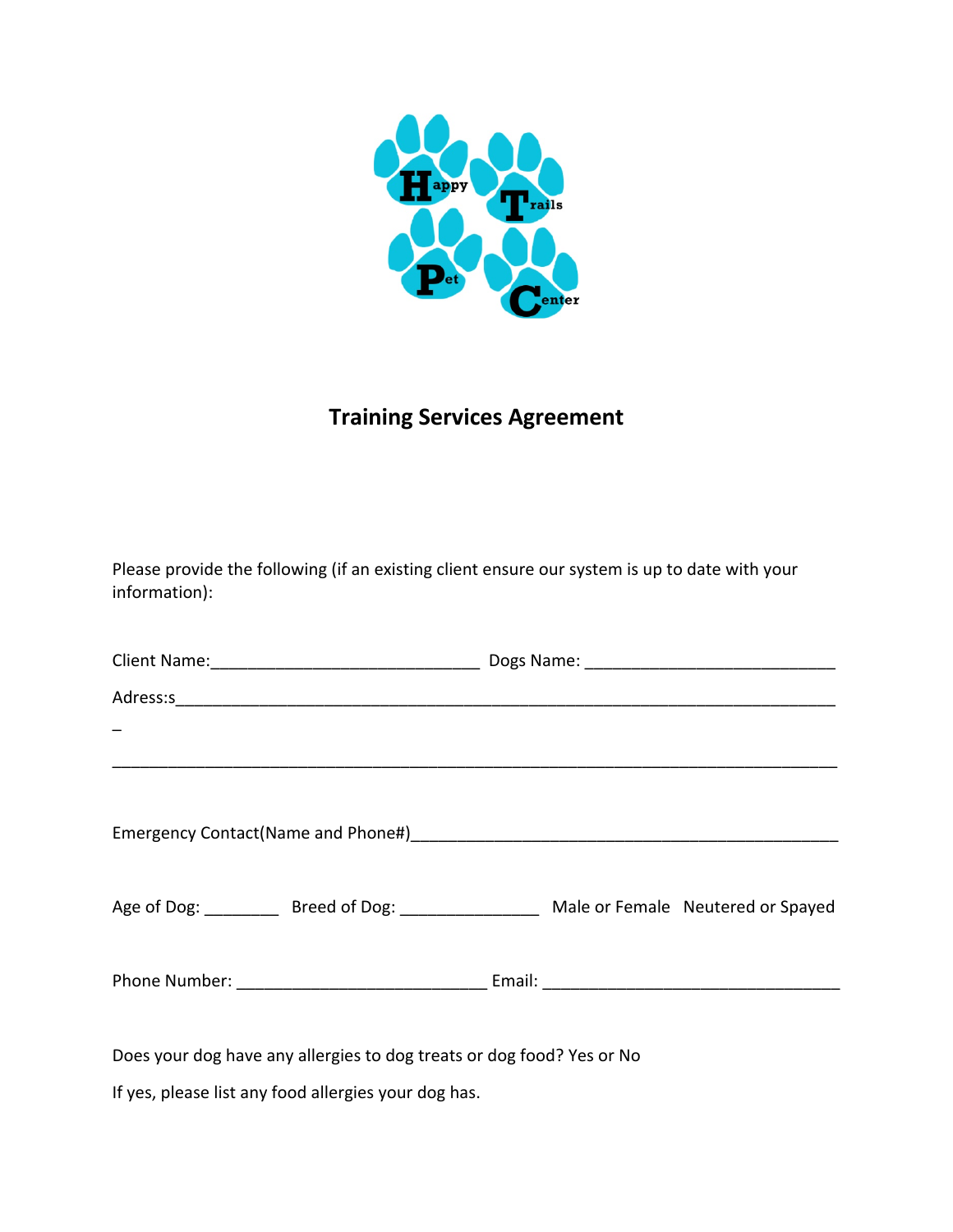Has your dog had any major surgeries that effect mobility or any disabilities that could effect mobility? Yes or No

\_\_\_\_\_\_\_\_\_\_\_\_\_\_\_\_\_\_\_\_\_\_\_\_\_\_\_\_\_\_\_\_\_\_\_\_\_\_\_\_\_\_\_\_\_\_\_\_\_\_\_\_\_\_\_\_\_\_\_\_\_\_\_\_\_\_\_\_\_\_\_\_\_\_\_\_\_\_

\_\_\_\_\_\_\_\_\_\_\_\_\_\_\_\_\_\_\_\_\_\_\_\_\_\_\_\_\_\_\_\_\_\_\_\_\_\_\_\_\_\_\_\_\_\_\_\_\_\_\_\_\_\_\_\_\_\_\_\_\_\_\_\_\_\_\_\_\_\_\_\_\_\_\_\_\_\_

\_\_\_\_\_\_\_\_\_\_\_\_\_\_\_\_\_\_\_\_\_\_\_\_\_\_\_\_\_\_\_\_\_\_\_\_\_\_\_\_\_\_\_\_\_\_\_\_\_\_\_\_\_\_\_\_\_\_\_\_\_\_\_\_\_\_\_\_\_\_\_\_\_\_\_\_\_\_

\_\_\_\_\_\_\_\_\_\_\_\_\_\_\_\_\_\_\_\_\_\_\_\_\_\_\_\_\_\_\_\_\_\_\_\_\_\_\_\_\_\_\_\_\_\_\_\_\_\_\_\_\_\_\_\_\_\_\_\_\_\_\_\_\_\_\_\_\_\_\_\_\_\_\_\_\_\_

If yes, please give a description.

Is your pup on any medications? Yes or No

If yes, what is the medication being prescribed for?

Do you free feed you dog? Yes or No

Have you had your pup professional trained previously or commands you have trained?

Yes or No

If yes, what are the command the dog knows?

This agreement is between Happy Trails Pet Center LLC and the Pet Owner, relating to training services. Pet owner hereby requests training services offered by Happy Trails Pet Center LLC. Pet owner will provide indication that the dog(s) is current on all vaccinations and will attest that the dog is in good health.

\_\_\_\_\_\_\_\_\_\_\_\_\_\_\_\_\_\_\_\_\_\_\_\_\_\_\_\_\_\_\_\_\_\_\_\_\_\_\_\_\_\_\_\_\_\_\_\_\_\_\_\_\_\_\_\_\_\_\_\_\_\_\_\_\_\_\_\_\_\_\_\_\_\_\_\_\_\_

\_\_\_\_\_\_\_\_\_\_\_\_\_\_\_\_\_\_\_\_\_\_\_\_\_\_\_\_\_\_\_\_\_\_\_\_\_\_\_\_\_\_\_\_\_\_\_\_\_\_\_\_\_\_\_\_\_\_\_\_\_\_\_\_\_\_\_\_\_\_\_\_\_\_\_\_\_\_

Owner understands that Happy Trails Pet Center LLC, can cease training due to suspicion of a URI (upper respiratory infection), sickness, injury, pain or behavior and resume training when dog(s) is in good health. Happy Trails Pet Center LLC has the right to refuse any dog that could jeopardize the health or safety of Happy Trails Pet Center's agents, trainers, clients or other dogs and terminate this agreement.

Owner understands that participation in training sessions alone does not guarantee success in obedience training and that Happy Trails Pet Center's LLC goal is to provide Pet Owner the basic foundations for obedience training. Pet Owner understands that when the pet goes back to their environment that the Pet Owner has to do a reasonable amount of training (2-3 sessions daily) for at least a week to transfer respect, leadership and to maintain and reinforce behaviors learned while Board and Train for the pet to retain their success. Some breeds and temperaments will need two weeks of training sessions to transfer leadership. Pet Owner also